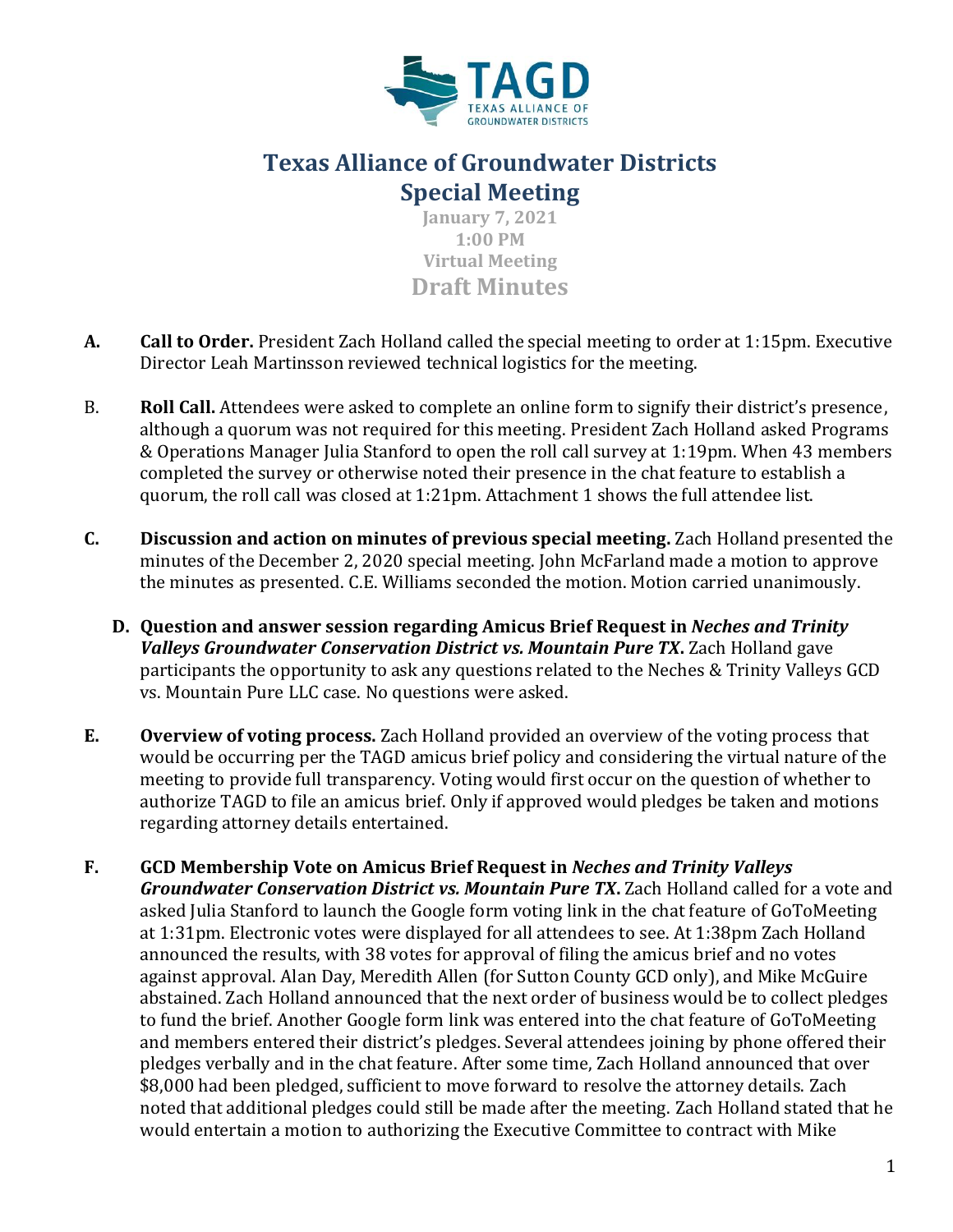

Gershon or another qualified attorney in their discretion to prepare the amicus brief on behalf of TAGD. It was clarified that no brief would be filed unless the petition for rehearing is granted by the Texas Supreme Court. Zach Holland reminded members that this vote would be held to the typical voting standard of a majority of members. Gary Westbrook made the suggested motion and Kathy Turner Jones seconded the motion. Motion carried unanimously.

- **G. Other TAGD Business.** No other business was discussed.
- H. **Adjourn.** David Bailey made a motion to adjourn the meeting. Andy Garza seconded the motion. Zach Holland adjourned the meeting at 1:53pm.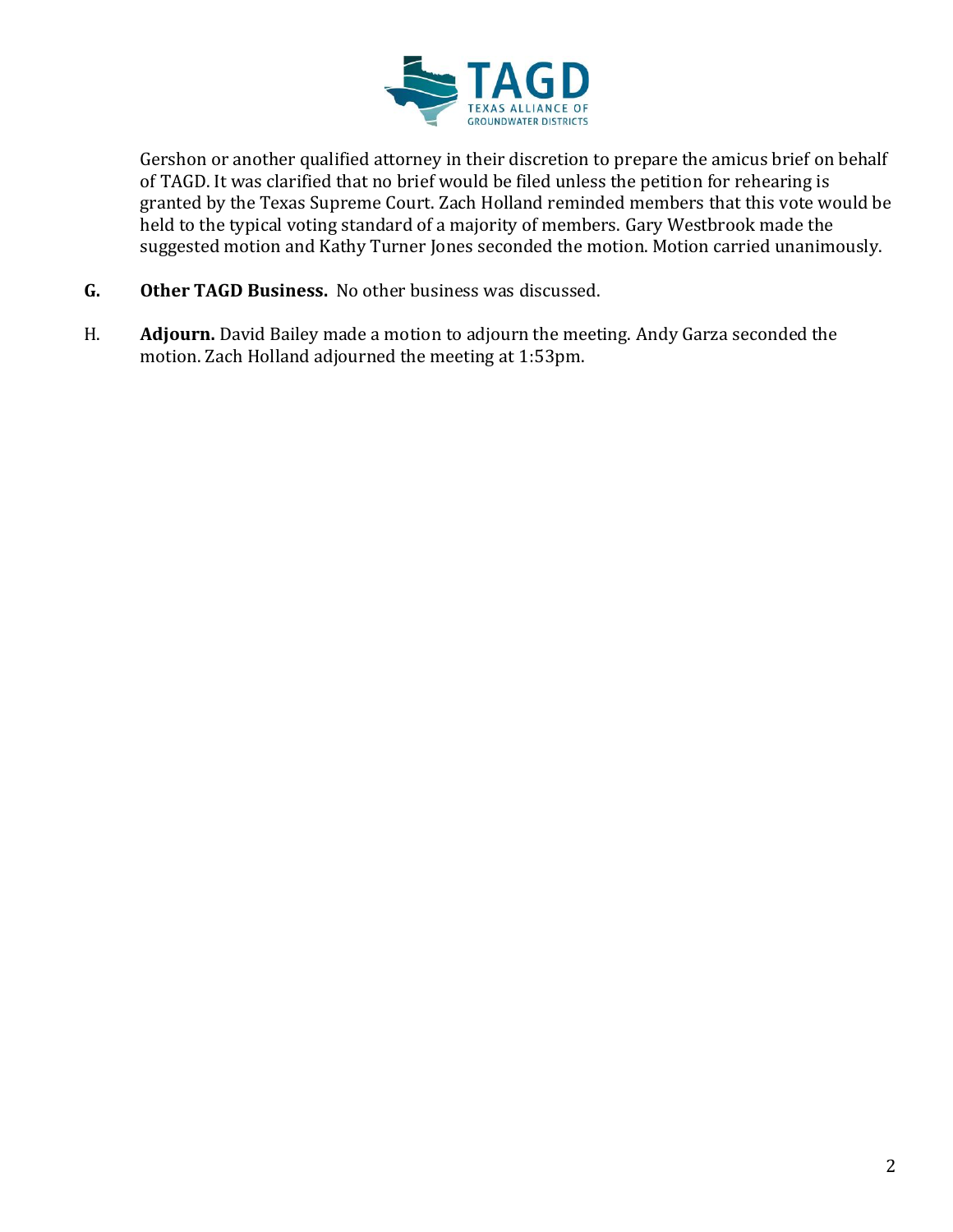

## Attachment 1 Voting GCD Members Participating in the January 7, 2021 Special Meeting

- Bandera County River Authority and Groundwater District
- Brazos Valley GCD
- Brush Country GCD
- Central Texas GCD
- Clearwater UWCD
- Coastal Bend GCD
- Coastal Plains GCD
- Evergreen UWCD
- Guadalupe County GCD
- Hemphill County UWCD
- High Plains Water District
- Irion County WCD
- Jeff Davis County UWCD
- Kenedy County
- Kimble County GCD
- Kinney County GCD
- Lipan-Kickapoo UWCD
- Llano Estacado UWCD
- Lower Trinity GCD
- Menard County UWD
- Mesa UWCD
- Mesquite GCD
- Mid-East Texas GCD
- Middle Pecos GCD
- Middle Trinity GCD
- Neches & Trinity Valleys GCD
- North Texas GCD
- Panhandle GCD
- Plateau UWC&SD
- Post Oak Savannah GCD
- Prairielands GCD